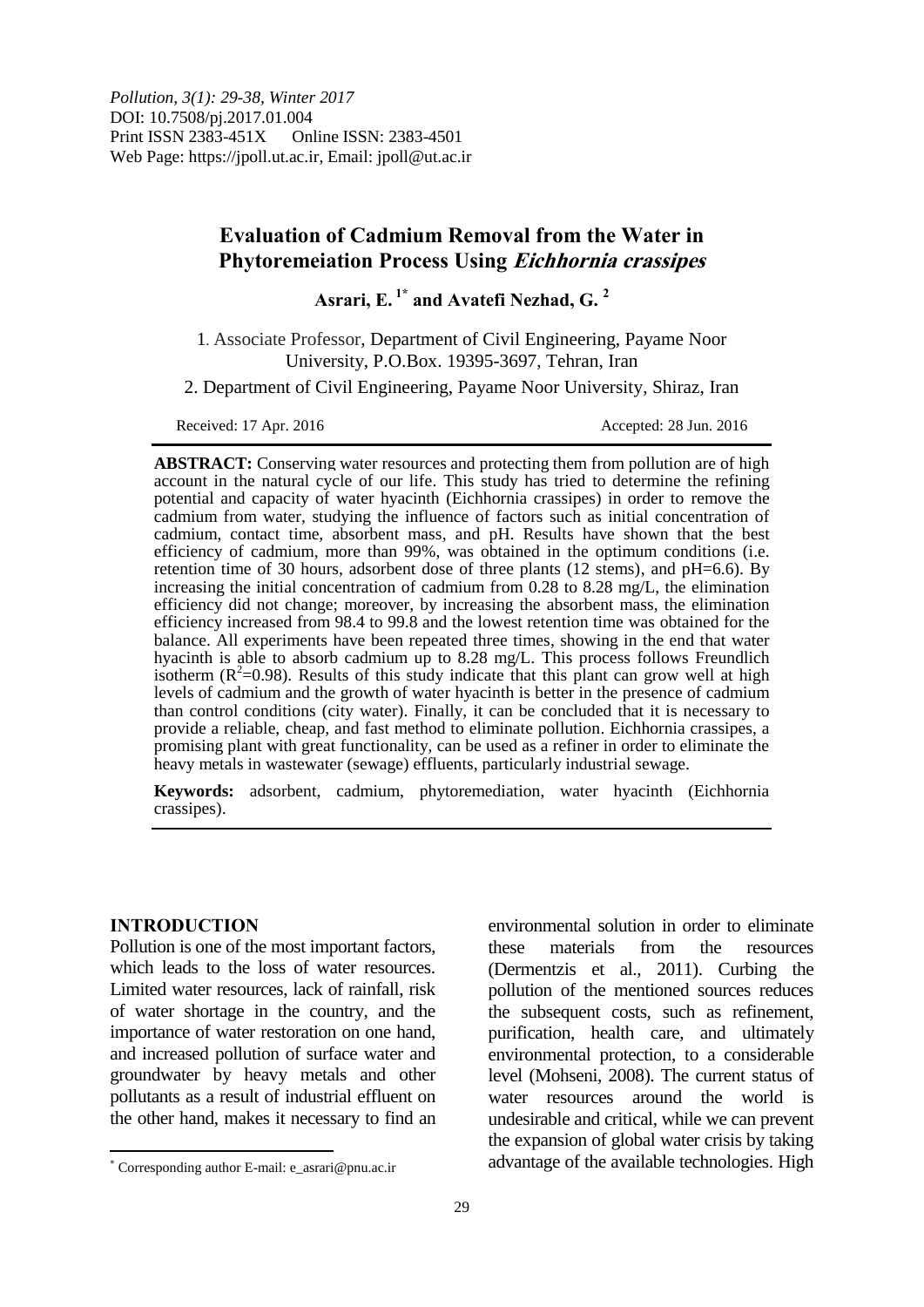concentration of heavy metals leads to environmental health problems. Due to its negative impact on the environment along with its tendency to get accumulated throughout the food chain, cadmium is considered a serious threat to human health. This is a highly toxic metal, causing death, or at least a serious disease, the so-called Itai-Itai disease (arthritis or painful skeletal deformation). The main effects of cadmium toxicity are on the lungs, kidneys, and bones. Cadmium decreases the body resistance to bacteria and viruses (Ramezani, 2008). US environmental protection Agency has recommended a maximum amount of cadmium contamination, which is as little as 0.005 mg/L. Given the harmful and cumulative effects of this metal in the body not to mention its non-biodegradably characteristic, it is essential to eliminate this material from the effluents (sewages) (Asadi, 2001; Deen et al., 1972).

Phytoremediation is a process, in which the contaminants are purified via direct decomposition, indirect refinement by means of microbial population and absorption from the soil or water, and condensation in the plant's root or tissue (McCutcheon and Schnoor, 2003). Different crops (plants) have been used to eliminate the heavy metals and excess nitrate and phosphorus from the aqueous (water) environment (Sundaralingam and Gnanavelrajah, 2014).

In phyotremediation, the deployed roots of the plants, absorb the metal elements from the soil or aqueous environment, conducting them to the shoots for accumulation. Once the plants have sufficiently grown, upper surface extremities are removed and eliminated, and then the permanent metal elimination will be possible (Nanda Kumar et al., 1995). At least 45 families of plants with excessive accumulative potential of heavy metals have been known (Baker and Walker, 1989), which can reduce the heavy metals of drainage water, occasionally accumulating some trace elements (Ismail

et al., 1996). Eichhornia crassipes is an aquatic plant that can float on water surface, using deformed and sponged petioles (Center and Spencer, 1981). The use of this plant as a refiner can help solve environmental problems. The plant also has a high ornamental value. E. Crassipes is the native of tropical regions of the world, and has been distributed from the Amazon in Brazil to other regions such as Venezuela, ports of South and Central America among Caribbean islands (Edwards and Musil, 1975). Mosleh Arani et al. (2014) in a research on the two plants of Myrtus and Pine have investigated cadmium accumulation. Their results showed that the maximum amount of cadmium absorbed by Myrtus is 1000 mg per 1 kg soil (Mosleh Arani et al., 2014).

By investigating the efficiency of Rape wastes from the aqueous solution, it has been shown that the removal efficiency of cadmium after 24 hours is 95% (Asghar Zadeh et al., 2013a).

One investigation has studied the elimination of heavy metals from water resources by efficiently separating cadmium II from water solution through carbonic shells of dried Hazelnuts. Finally, a singlephase sucker has been designed to treat wastewater and the model of the solution has been studied as well. Results have shown that dry hazelnut shells can be useful as an adsorbent for separating cadmium (II) from wastewater (Imamoglua et al., 2015). In a research, conducted by Kutty (2012), nutrient removal from wastewater treatment plants have been evaluated by using the water hyacinth. Plant has been observed based on their scale weight, absorption, and stem improvements. Water hyacinth has proven to be capable of effectively removing roughly 49% COD, 81% ammonia, 67% phosphorus, and 92% nitrate (Kutty, 2012). A study has investigated nitrate removal from water by using sunflower and corn stalks, wherein crushed sunflower and corn stalks have been used for this purpose and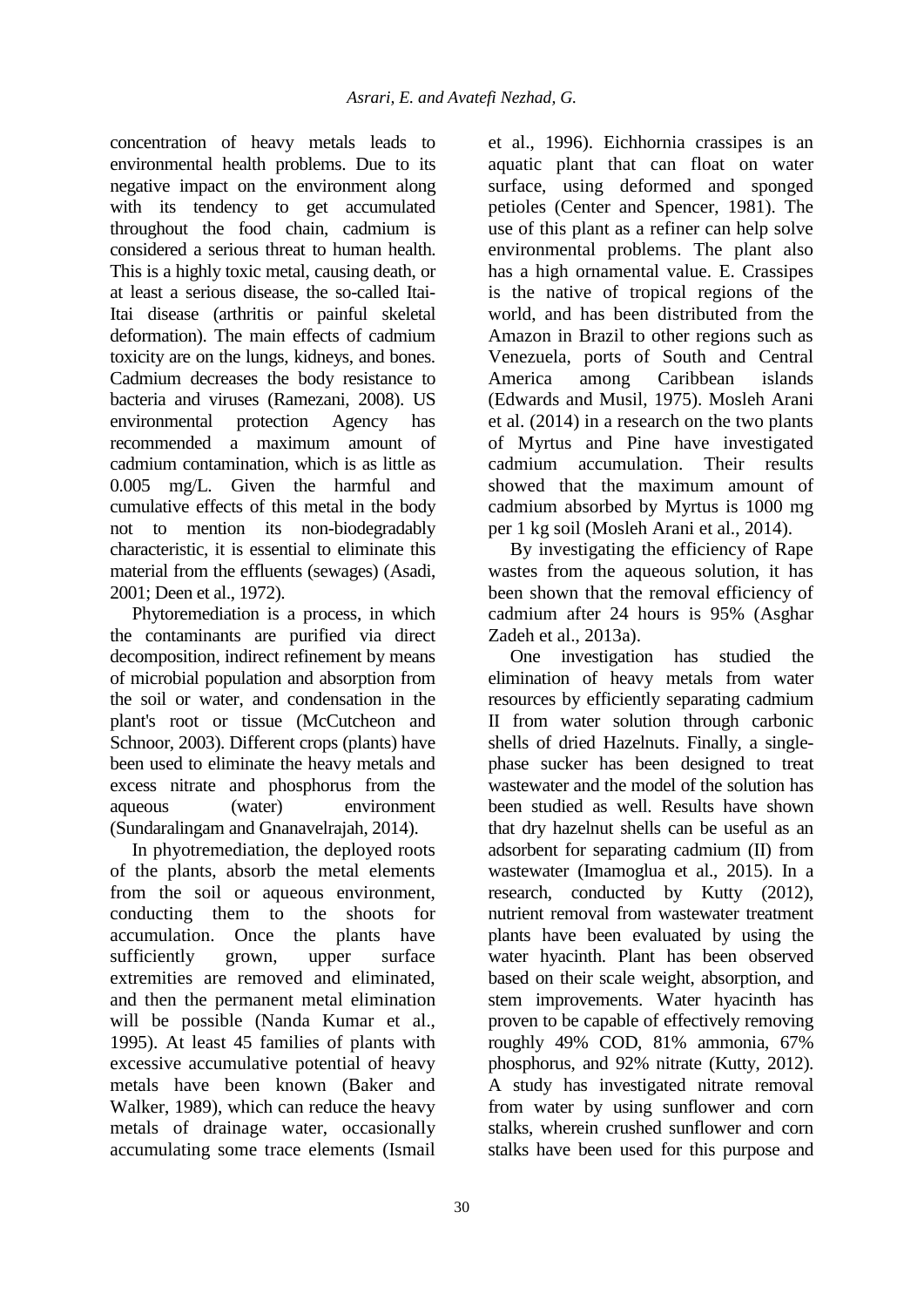after conducting the experiment, nitrate removal by corn and sunflower has proven to be 84% and 91% respectively (Sedaghat, 2013).

The current research has been carried out in order to evaluate the potential of Eichhornia Crassipes for Cadmium removal. The methodology in this research differs from the previous implemented methods, with economic justification. Therefore, the study can be considered as the first method for purification of polluted resources and effluents in Iran.

## **MATERIALS AND METHODS**

## **Experiments**

The Eichhornia crassipes, used in this study, are of Iranian origin, being planted in ancient Iran during New Year, their bulbs often brought from the north of the country. From living plants, the root refining method of phytoremediation has been used in this study to remove cadmium.

## **Cadmium removal mechanism by phytoremediation**

Phytoremediation consists of one of the operations, to be explained below. Overall, the plant uses six main processes to purify the environment, namely extraction plants, evaporator plants, consolidation plant, phyto-stimulation, accumulation in microenvironment of the plant through the activities of soil microorganisms, and root refining which is plants' treatment of water from the root mass. According to the type of contamination and the type of purifying plant, various phytoremediation methods can be used to reduce heavy metals (consolidation plant, refining root) or to remove heavy metals out of the area (extraction plants, evaporation plants). Each of these methods has its own specific mechanism. Among them, the root treatment method is conceptually similar to extraction plant, though this method is used for refining the contaminated water, not the contaminated soil.

This method has received greater attention for treating industrial wastewater, agricultural runoff, and deposits of mineral acids, being used both as point and non-point method for the remediation of contaminated areas. The roots or seeds of plants are used to absorb metal contaminants from surface water or groundwater. Plant or sapling of the desired seeds grow in the contaminated area and concentrate pollutants in their roots. Root exudates and pH changes of rhizosphere area deposit these metals on the surface of the root. Most researchers believe that refining plants should accumulate metals only in their roots (Bhatt, 1997)

First, in order to eliminate the pollutions from the surface, the plant's root was washed several times with tap water ad distilled water. Afterwards the output washing water was measured, using a conductivity meter to ensure that the plant's root has been cleaned. Then its water was taken completely and was used to prepare various absorbent doses. The samples of water, contaminated with cadmium, were diluted using the cadmium reference standards of Kem Lab, Belgium and distilled water (to prepare solution of cadmium with different concentrations, standard guidelines of water and wastewater laboratory was used). Some of the prepared solutions were excluded as the standard control sample. The solution pH was prepared using 1 mol/L HCL and 1 mol/L soda. The effects of the above-mentioned variables were investigated by keeping one and changing the other. For example, to evaluate the effect of pH (3.1, 4.1, 5.3, 6.6, 7.6, 8.5, and 11) the experiments were done in a beaker with 1000 cc cadmium with a certain concentration equal to 1.03 mg/L and 400 ml volume for 24 hours. Once the optimum pH was determined, in order to evaluate the effect of contact time, experiments were done in 5 levels for dummy solution with a certain cadmium concentration equal to 1.03 mg/L and 400 ml of the volume for 30 hours in optimum absorbent mass. The experiment was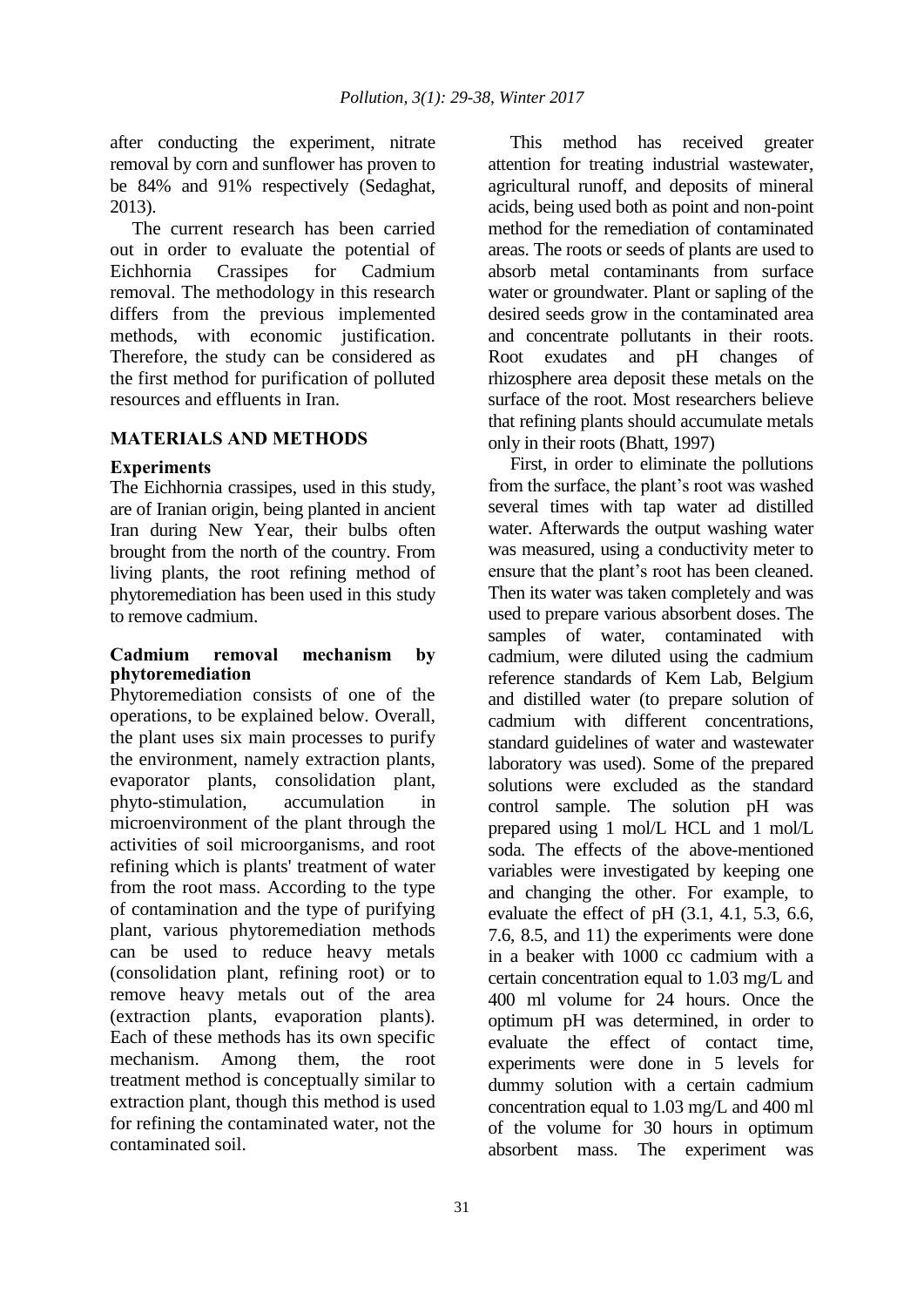conducted with different masses of Eichhornia crassipes: i.e. 1, 2, and 3 plants, and also with a certain cadmium concentration equal to 1.03 mg/L and volume of 400 ml in optimum time and pH, in order to calculate the optimum absorbent mass. To determine the standard optimum cadmium concentration, absorption tests were conducted with initial concentrations equal to 0.28, 1.03, 2.05, 3.01, 4.35, 5.13, 6.15, 7.1, and 8.28 mg/L in optimum pH, time, and absorbent mass. All experiments were repeated three times (one plant was used once to ensure high accuracy of the experiment and elimination of likely errors).

All samples passed through a 0.45 micrometer Wattman filter paper at regular intervals and then the concentration of metal ions in solutions were measured before and after the absorption, using the atomic absorption spectrophotometer device model PU 9400, product of Phillips Company. The cadmium amount was measured by the device, the elimination percentage was calculated, and the optimum amount was obtained. The experimental data were compared to Langmuir and Freundlich absorption model as a function of initial cadmium concentration. To calculate the equilibrium (balance) absorption capacity of absorbent, Equation (1) was used.

$$
q_e = (C_0 - C_e)V/m
$$
 (1)

where q<sub>e</sub> is mg amount of absorbed cadmium per 1 gram of absorbent; V, the  $experimental$  sample,  $C_0$ ; initial concentration of cadmium in mg/L;  $C_e$ , the concentration of remained cadmium in mg/L; and m, the absorbent mass of Eichhornia Crassipes in gram.

Equation (2) and (3) show the Langmuir and Freundlich models, respectively (Heidari et al., 2009).

$$
qe=(q_m.b.C_e)/(1+b.C_e)
$$
 (2)

$$
qe = K_F.C_e^{1/n}
$$
 (3)

where Ce, is equilibrium concentration of metal ions in mg/L; qe, the amount of absorbed ion in mg per gram; qm, the maximum capacity of metal ion absorption in mg per gram; and b, the equilibrium constant of Langmuir absorption mg per mg. The coefficient kf and the Freundlich constants n are indices of capacity and absorption rate, respectively.

## **RESULTS AND DISCUSSION**

This section deals with the effect of pH, contact time, absorbent mass, and initial concentration of the effluent in terms of cadmium absorption, using the Eichhornia Crassipes.

## **Effect of pH on nitrate removal**

One of the important parameters in the absorption process is the initial pH of the solution. The solution pH plays an important role when determining the concentration of cation in the solution, itself. This section elaborates on the effect of artificial effluent's pH on the absorption capacity of Eichhornia Crassipes for elimination or reduction of cadmium ion at the stable temperature of  $25^{\circ}$ C, cadmium concentration of 1.03 mg/L, solution volume of 400 ml for a duration of 24 h. Considering the effect of pH on the elimination efficiency of cadmium by Eichhornia Crassipes, the pH range was considered from 3.1 to 11. Table 1 shows the variations of the absorbed cadmium value as a function of preliminary pH. As can be seen, elimination efficiency differs at various pHs. The percentage of cadmium elimination increases as pH value rises (following the ascending inclination though in a weak manner), and by approaching the neutral pH the maximum value of the absorption will occur. Then, as pH rises, absorption percentage is reduced (after that we saw a decline in the removal percentage). It should be noted that the declining half is faster than the other half. As it can be seen, in specified cadmium concentration equal to 1.03 mg/L, after 24 h and pH=6.6, the elimination value was equal to 98.15%, i.e. the maximum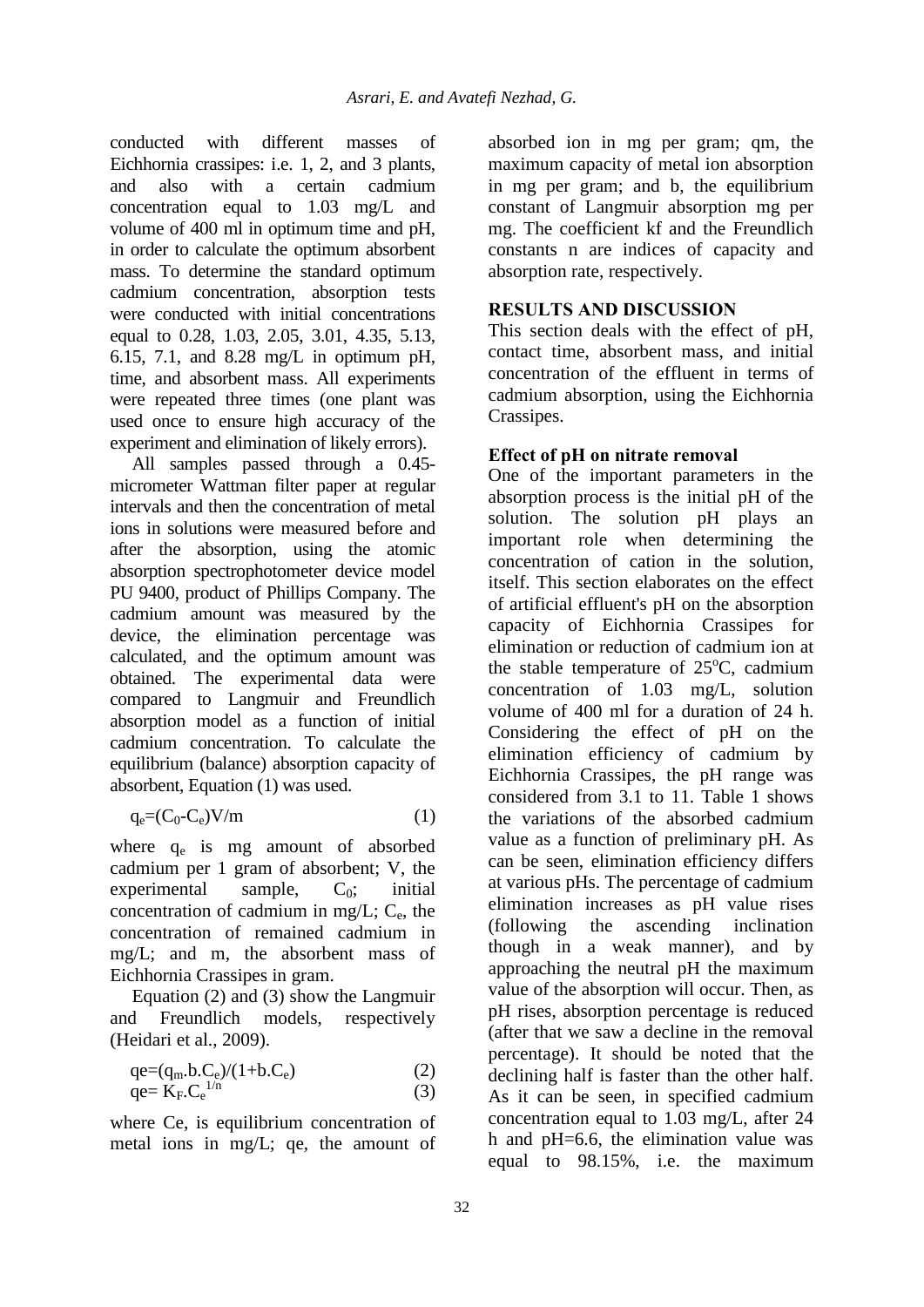amount. In optimum pH, Eichhornia Crassipes showed more capacity and capability to absorb cadmium and the absorption efficiency reached its maximum rate. To justify this problem, we can refer to the high level of Eichhornia Crassipes and the increase in factorial groups in them (The results of optimum pH were based on three iterations with an average of 6.6 and a standard deviation of 0.5. On the other hand, suitable pH for the growth of Eichhornia Crassipes is in neutral range). By reducing the pH, the hydrogen ion is released into the solution, so due to the small size of hydrogen ion, compared with

cadmium ion, it can be absorbed faster than cadmium, decreasing the absorption capacity. By increasing the pH due to the release of hydroxide ion, the ability to absorb cadmium is reduced.

With respect to the fact that in pH below 7 (Table 1), cadmium ion is dominant; therefore, the omission of cadmium in high pH is due to the formation of cadmium hydroxide and cadmium sediment, not the omission of cadmium by Eichhornia crassipes. Similar results have been reported by Broujeni (Gholami Boroujeni and Nejat Zadeh, 2010).

|  | Table1. Cadmium removal percentage in concentration of 1.03 mg/L based on pH variation for 24 h |  |  |
|--|-------------------------------------------------------------------------------------------------|--|--|
|--|-------------------------------------------------------------------------------------------------|--|--|

| рH                                       |        | 4.1    |        | 6.6                                                                  | 7.6    | 8.5    |        |
|------------------------------------------|--------|--------|--------|----------------------------------------------------------------------|--------|--------|--------|
| The observed amount of cadmium<br>(mg/L) | 0.0730 | 0.0700 | 0.0266 | 0.0190                                                               | 0.0196 | 0.0198 | 0.1940 |
| cadmium removal percentage               |        |        |        | $92.91\%$ $93.2\%$ $97.41\%$ $98.15\%$ $98.09\%$ $98.07\%$ $81.16\%$ |        |        |        |

#### **Effect of reaction contact time on nitrate removal**

After determining the optimized pH in the previous step, the influence of balance time on the cadmium absorption by Eichhornia crassipes was investigated. At this stage, the absorbent mass included as one plant (with 4 stems), with a cadmium concentration of 1.03 mg, and an optimum pH, equal to 6.6. The retention time was changed from 4 to 30 h. Table 2 shows the variations of cadmium absorption efficiency and the variations of contact time by Eichhornia crassipes as well as the direct relationship between the retention time and elimination percentage of cadmium. According to this diagram, by increasing the retention time, the elimination percentage in specified cadmium concentration, equal to 1.03 mg/L, increased, which is due to the increased contact of Eichhornia Crassipes roots with the solution along with more ion exchange between the solution and Eichhornia Crassipes. At the end of this stage, the maximum percentage of cadmium elimination occurred in the optimum pH equal to 6.6 and retention time

of 30 h, in which this the cadmium value is equal to 0.0162 mg/L, i.e. 98.42% of cadmium elimination. Therefore we can consider the period of 30 h as the optimum time.

The project came to an abrupt cancellation, based on the following reasons:

1. The remaining cadmium value was less than the allowed maximum standard of fresh water.

2. The balance time of absorption process and absorption efficiency, as economic parameters, were of the greatest account for knowledge development and water treatment technology, based on natural absorption.

3. The results of phytoremediation studies showed that increasing absorbent dosage can also increase elimination percentage; therefore, optimum time of 30 hours was considered. (The results of optimum retention time were based on three iterations, its average being equal to 29.7 and standard deviation, to 0.57).

According to the data, the elimination percentage of cadmium had an increasing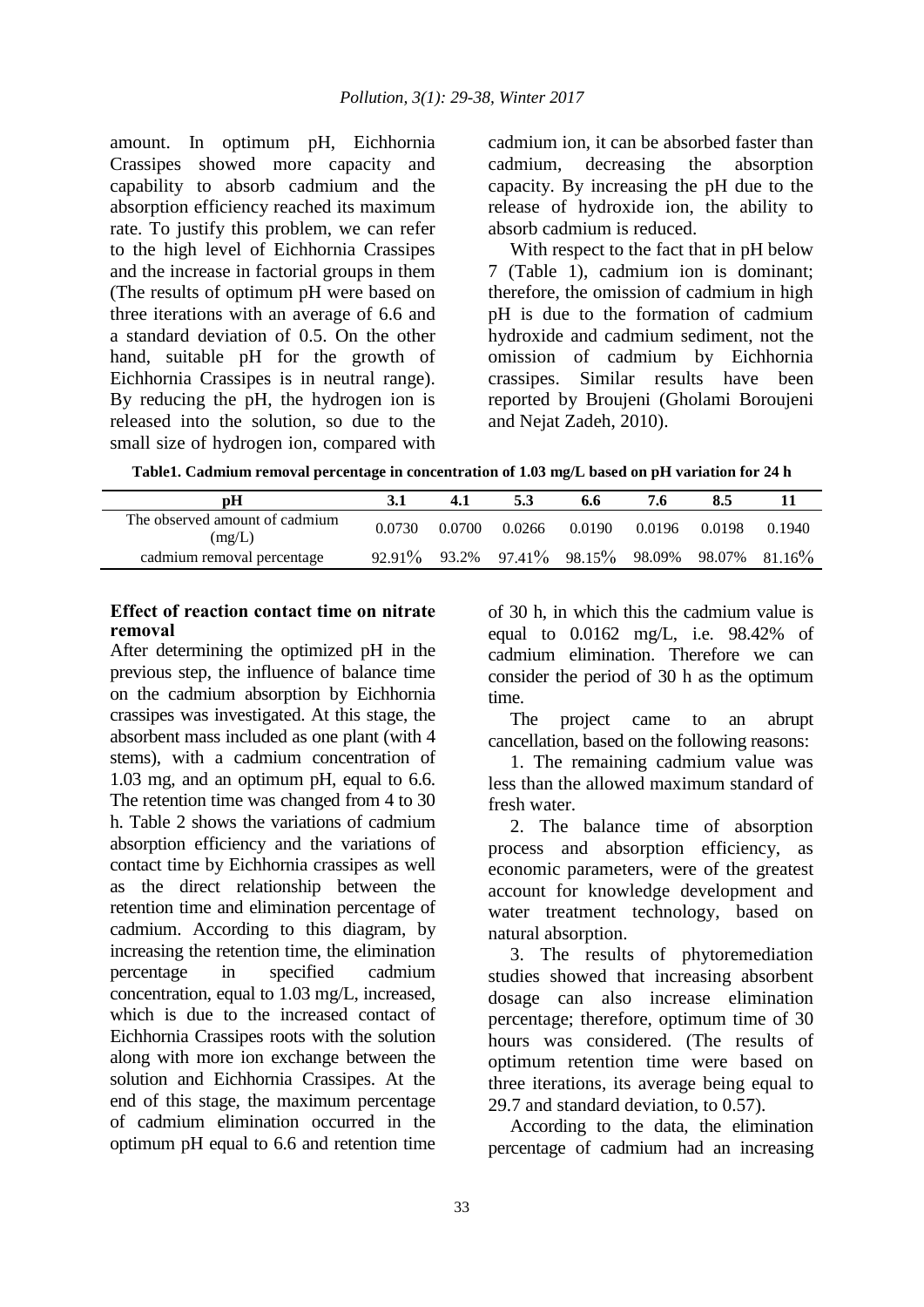trend over the time. The maximum value of absorption occurred in the first 12 h that was equal to 98.21%, and after that, this ascending trend continued with less speed without any significant variation in the cadmium elimination after 12 h (Table 2). It is due to the completion of the absorption capacity of absorbent that is compatible with the results of Lu et al. (2004) and Shah Mohammadi Heidari (2013).

#### **Effect of absorbent dose on the absorption amount**

Table 3 shows the elimination percentage of cadmium, based on the plant weight (in optimum conditions of time and pH). As it can be seen, by increasing the absorbent dosage from one plant to three plants, cadmium absorption efficiency increases. Based on Table 3, the maximum amount of cadmium elimination in the three plants with specified concentration of 1.03 mg/L of cadmium is 98.8%. (The results of optimum absorbent dosage were based on three iterations with a mean equal to 3 and standard deviation of zero) The reason behind this phenomenon is that by increasing the absorbent dose, the number of competing active surface sites or metal ions also increased and more ions were eliminated from the solution. The results showed that variations in absorbent value have a meaningful effect on the elimination efficiency, illustrating that the absorbent dose is an effective factor in elimination efficiency. Similar results have been reported by Asghar Zadeh et al. (2013).

## **Effect of initial effluent concentration on the absorption value**

Solution concentration is an influential factor in balance time and absorption efficiency. The influence of initial cadmium concentration on the absorption of cadmium ions by means of absorbent as cadmium concentrations changes (0.28, 1.03, 2.05, 3.01, 4.35, 5.13, 6.15, 7.1, and 8.28 mg/L) and by considering optimum conditions of the previous stages (pH=6.6, retention time of 30 hours, and absorbent dose of 3 plants (12 stems), the absorption capacity was examined in various initial concentrations. Based on Table 4, which shows the effect of initial concentration of cadmium on its elimination efficiency by Eichhornia Crassipes, it can be concluded that by increasing the initial concentration of cadmium, elimination percentage does not have any significant change, and in the initial cadmium concentrations of 0.28, 1.03, 2.05, 3.01, 4.35, 5.13, 6.15, 7.1, and 8.28 mg/L, the elimination value is equal to 99.8%. This is due to the fact that by increasing the concentration, because of the increased number of metal ions and absorbent collision (hit), the ions are eliminated from the solution, indicating the tendency and ability of Eichhornia Crassipes to accumulate the cadmium in its roots at 8 mg/L concentration. It also shows the plant's resistance to cadmium. Similar results have been achieved by Mosleh Arani (Mosleh Arani et al., 2014).

| 4h        | 8h     | 12h    | 24h    | 30h    |
|-----------|--------|--------|--------|--------|
| 0.0361    | 0.0333 | 0.0184 | 0.0173 | 0.0162 |
| $96.49\%$ | 96.76% | 98.21% | 98.32% | 98.42% |
|           |        |        |        |        |

|  | Table 3. The effect of absorbent dose in cadmium removal at concentration of 1.03 mg/L after 30h |
|--|--------------------------------------------------------------------------------------------------|
|  |                                                                                                  |

| Absorbent dose                                        | One plant (4 stems) | Two plants (8 stems) | Three plants (12 stems) |
|-------------------------------------------------------|---------------------|----------------------|-------------------------|
| The observed amount of<br>cadmium $(mg/L)$ after 30 h | 0.0162              | 0.0044               | 0.0020                  |
| cadmium removal<br>percentage                         | $98.4\%$            | $99.57\%$            | $99.8\%$                |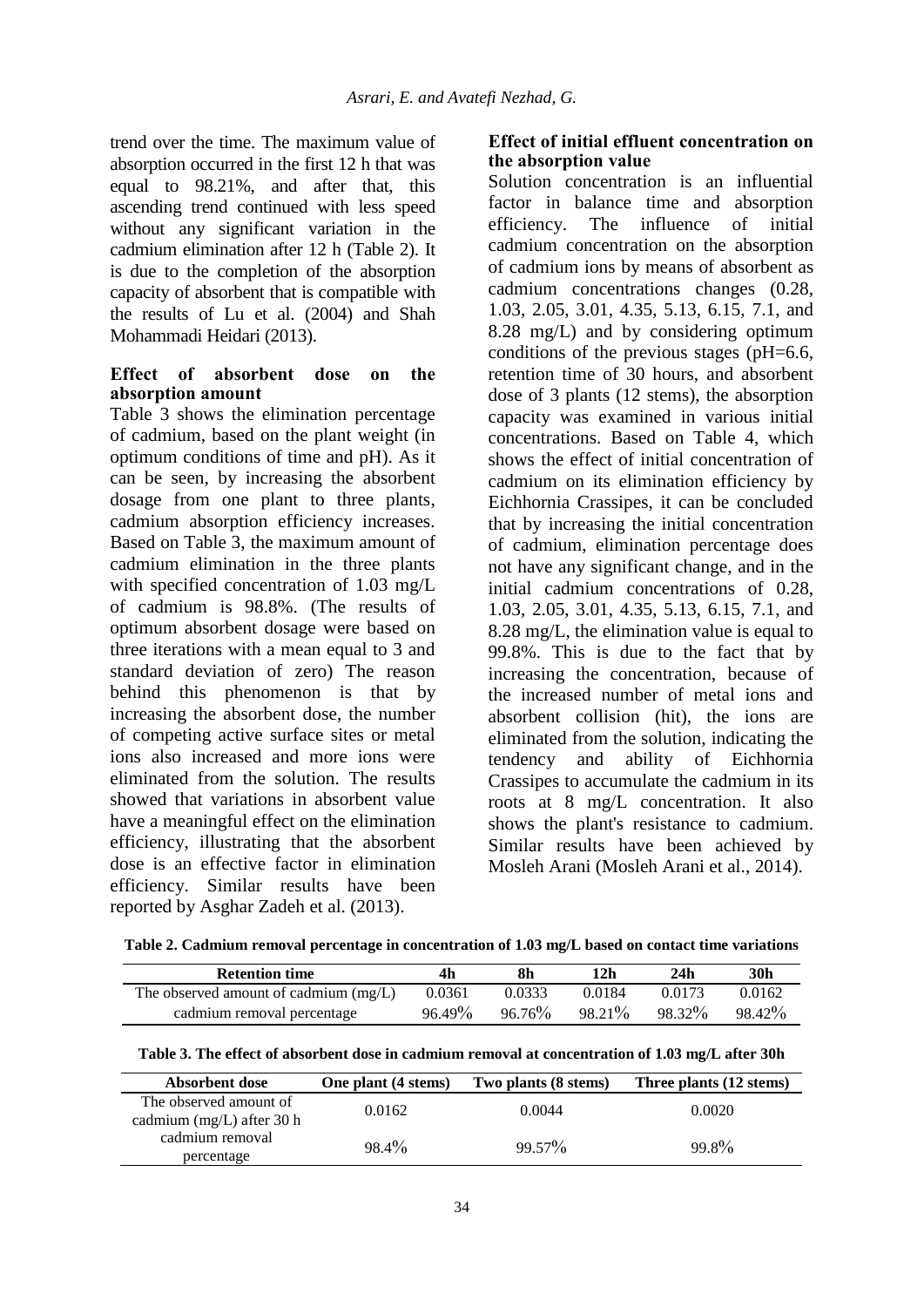| Cadmium<br>concentration $(mg/L)$           | 0.28   | 1.03   | 2.05   | 3.01   | 4.35   | 5.13   | 6.15   | 7.1    | 8.28   |
|---------------------------------------------|--------|--------|--------|--------|--------|--------|--------|--------|--------|
| The observed<br>amount of cadmium<br>(mg/L) | 0.0003 | 0.0020 | 0.0040 | 0.0040 | 0.0110 | 0.0130 | 0.0140 | 0.0150 | 0.0150 |
| cadmium removal<br>percentage               | 99.8%  | 99.8%  | 99.8%  | 99.8%  | 99.8%  | 99.8%  | 99.8%  | 99.8%  | 99.8%  |

**Table 4. The elimination percentage of cadmium according to the concentration variations in optimum conditions**

#### **Absorbent isotherms**

A suitable method to determine absorbent capabilities is to gain absorption isotherm. Absorption isotherm curves are able to quantitatively evaluate the absorption behavior and performance concerning natural absorbents for a metal at a time.

Another hypothesis, proposed in this study is that whether cadmium absorption isotherm by the Eichhornia Crassipes

complies with Langmuir and Freundlich isotherms or not. Considering the abovementioned relations and calculations, it can be concluded that the cadmium elimination process using the Eichhornia Crassipes complies Freundlich isotherm with a coefficient correlation of  $R^2=0.98$ (approaching 1) and  $n=1.2$  (a value more than one shows efficient absorption). (Tables 5, 6 and Figs. 1, 2).

**Table 5. Data of Langmuir isotherm for cadmium removal**

| $\mathbf{R}^2$ | qe      | Ce/qe | <b>Ce</b> | $_{\rm C0}$ |
|----------------|---------|-------|-----------|-------------|
|                | 0.00028 | 1.073 | 0.0003    | 0.28        |
|                | 0.00102 | 1.961 | 0.0020    | 1.03        |
|                | 0.00204 | 1.961 | 0.0040    | 2.05        |
|                | 0.00300 | 1.333 | 0.0040    | 3.01        |
| 0.27           | 0.00433 | 2.540 | 0.0110    | 4.35        |
|                | 0.00511 | 2.544 | 0.0130    | 5.13        |
|                | 0.00613 | 2.284 | 0.0140    | 6.15        |
|                | 0.00708 | 2.119 | 0.0150    | 7.1         |
|                | 0.00826 | 1.816 | 0.0150    | 8.28        |



**Fig. 1. Langmuir isotherm for cadmium removal**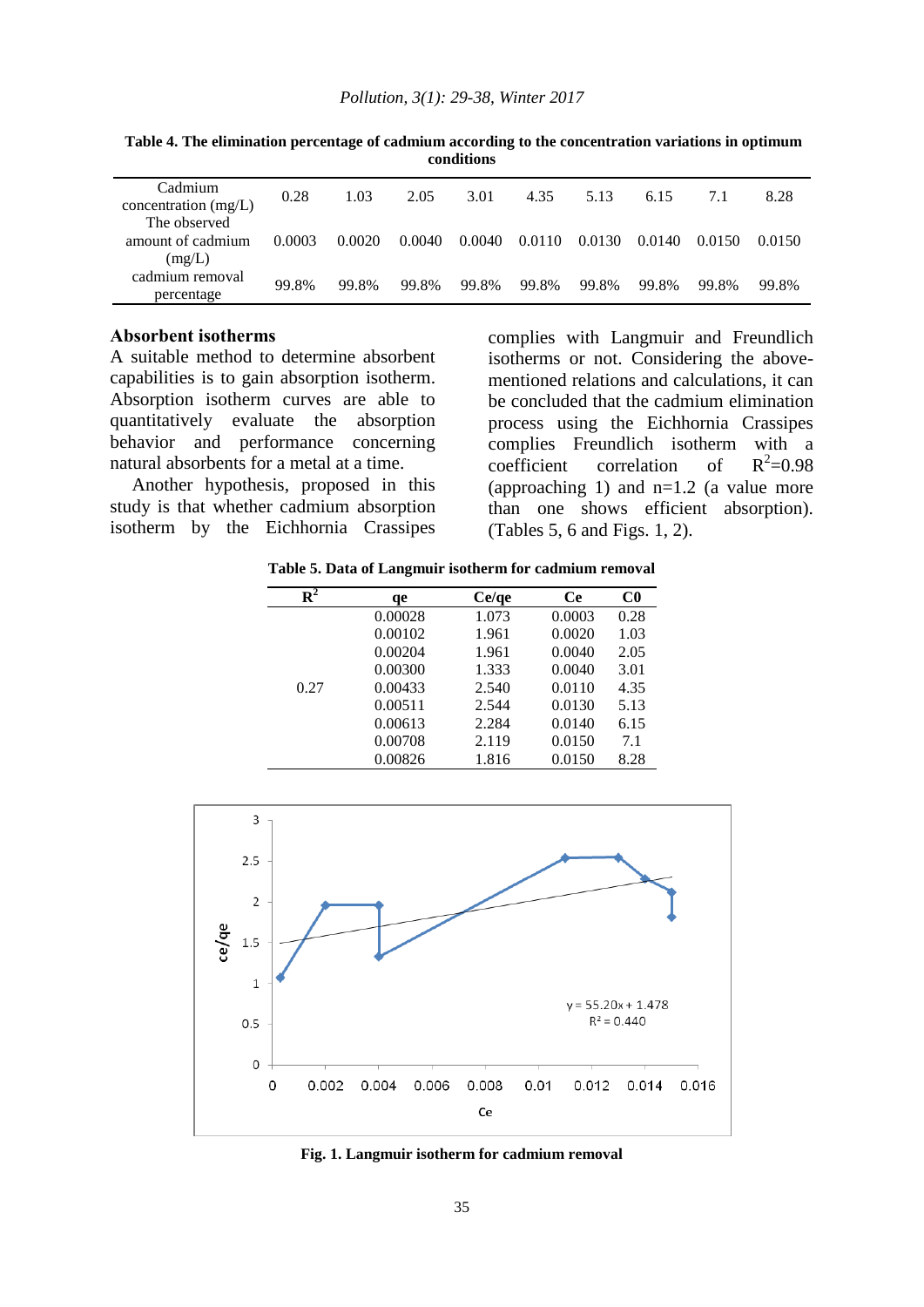| $\mathbf{R}^2$ |          |          |         |       | Ce     |                |
|----------------|----------|----------|---------|-------|--------|----------------|
|                | logge    | logCe    | qe      | Ce/qe |        | C <sub>0</sub> |
|                | $-3.553$ | $-3.523$ | 0.00028 | 1.073 | 0.0003 | 0.28           |
|                | $-2.991$ | $-2.699$ | 0.00102 | 1.961 | 0.0020 | 1.03           |
|                | $-2.690$ | $-2.398$ | 0.00204 | 1.961 | 0.0040 | 2.05           |
|                | $-2.523$ | $-2.398$ | 0.00300 | 1.333 | 0.0040 | 3.01           |
| 0.98           | $-2.364$ | $-1.959$ | 0.00433 | 2.540 | 0.0110 | 4.35           |
|                | $-2.292$ | $-1.886$ | 0.00511 | 2.544 | 0.0130 | 5.13           |
|                | $-2.213$ | $-1.854$ | 0.00613 | 2.284 | 0.0140 | 6.15           |
|                | $-2.150$ | $-1.824$ | 0.00708 | 2.119 | 0.0150 | 7.1            |
|                | $-2.083$ | $-1.824$ | 0.00826 | 1.816 | 0.0150 | 8.28           |

**Table 6. Data related to Freundlish isotherm for cadmium removal**



**Fig. 2. Freundlish isotherm for cadmium removal**

#### **CONCLUSION**

Expanding influential technologies, compatible with the environment for refining soil and wastewater pollution with toxic materials is an interesting universal subject. On one hand, the balance time of the absorption process as well as the absorption performance (yield), as the economic parameters, have the most importance for the development of knowledge and technology concerning water purification, based on natural absorbents. The solution concentration and absorbent capacity are two effective factors on balance time and absorbent performance. This study has investigated the ability (potential) of cadmium removal by means of Eichhornia crassipes under such performance parameters

as pH, contact time, absorbent mass, and the initial concentration of the effluent on cadmium elimination. Based on the results, the best conditions for cadmium removal by Eichhornia crassipes were obtained at pH=6.6, 30 h retention time, and absorbent mass of three plants. The results obtained from absorption experiments totally confirm Ferundlich surface absorption isotherm. By using regression analysis (correlation coefficient  $R^2$ ) regarding the influence of pH on the cadmium elimination value and also with regard to the  $R^2=0.31$ , there is no significant relation between cadmium removal percentage and pH. Also, in order to examine the effect of time variation on cadmium removal, it can be concluded that with regards to  $R^2$ =0.84, there is a significant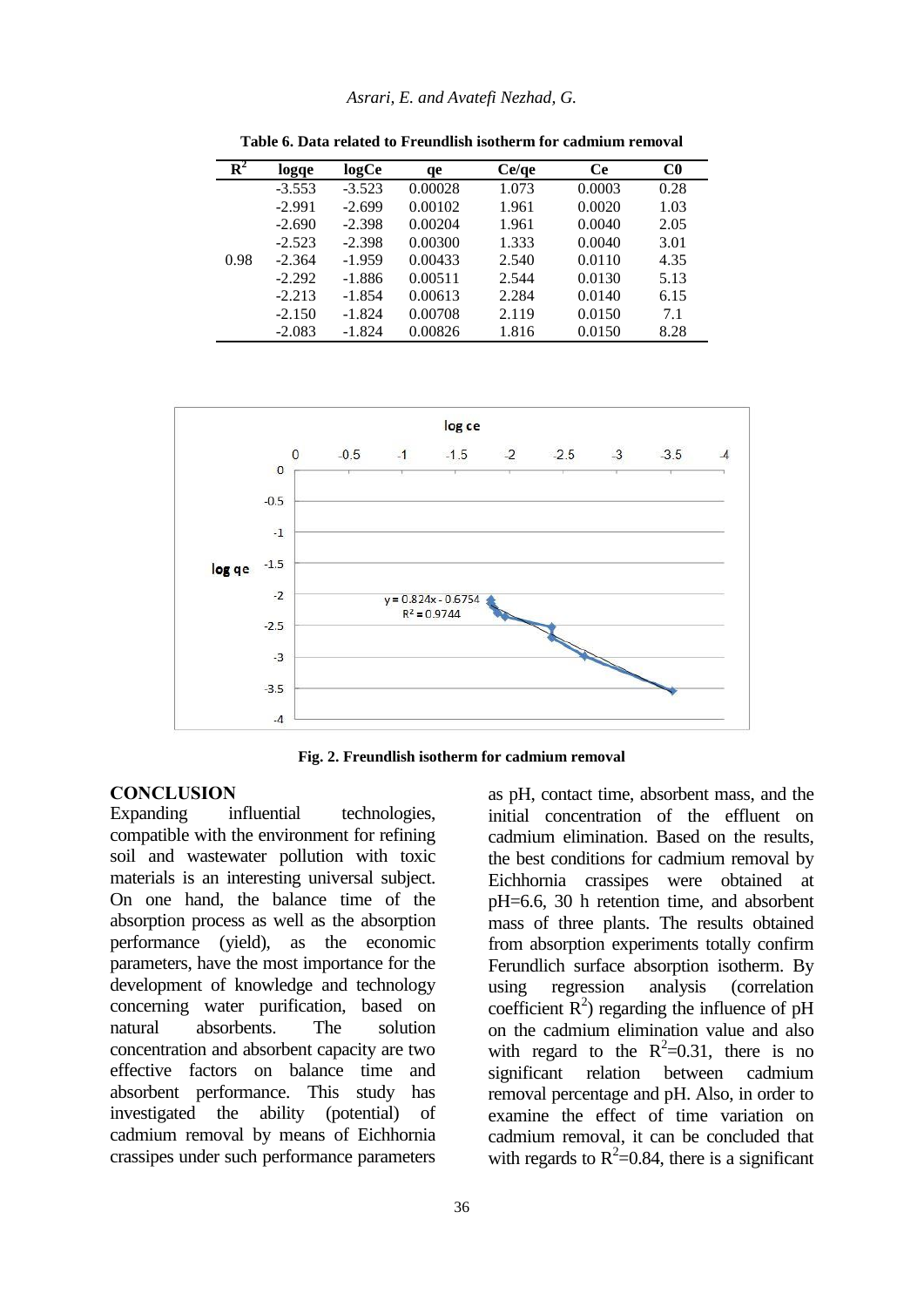relationship between cadmium removal percentage and time lapse, i.e. by increasing the contact time, the absorption percentage increases as well, which is due to more contact of Eichhornia Crassipes' root with the solution and also greater ion exchange between Eichhornia Crassipes and the solution. By increasing the absorbent mass, removal percentage increased and less retention time was obtained for the balance. Based on the results of  $R^2=0.87$ , there is a significant relation between rising absorbent mass and cadmium removal percentage. By increasing the initial cadmium concentration, the removal percentage did not change considerably and there was no significant relation between cadmium removal percentage and the initial cadmium concentration. By increasing the concentration, the contact between metal and absorbent ions increased, and then the ions were eliminated from the solution. This indicates the tendency and ability of Eichhornia Crassiper to accumulate cadmium in its roots.

The present study revealed that Eichhornia Crasspies had the ability to accumulate cadmium in its root at the concentration of 8.28 mg/L. These findings did not agree with the findings of Lu et al. (2004) who reported that the best value of bio-concentration factor would be obtained when cadmium value is in a 2 mg/L solution. According to the findings of Lu et al. (2004), cadmium absorption value in Eichhornia Crasspies rose as time increased and these results were in agreement with our results (Lu et al., 2004). Asghar Zadeh et al. (2013b) used sunflower plant to remove cadmium from aqua environments, their results showing that by increasing the solution's pH from 2 to 6, the efficiency of cadmium elimination increased and pH=6 saw the highest elimination possible. The efficiency of cadmium elimination also increased as absorbent mass and contact time grew. These results were in agreement with those

of the present study (Asghar Zadeh et al., 2013b). Similar results have been reported by Mahvi et al. (2007), Alipour (2010) and Heidari (2009).

According to previous studies, accumulation of metals in plants' roots is more than their leaves; hence Eichhornia Crasspies can play an important role as biological absorbent in the elimination of metals from polluted water and wastewater of factories and agriculture. Of course, using this plant and similar marine plants in wastewater systems in scientific scale needs more research in the field of creating appropriate conditions for the plant growth, the kind of wastewater, and the time of their application. Since natural purification systems need less energy and are cheaper, there have been lots of studies in this field globally. This method is a cheap and stable method which is developing as a suitable alternative for current purification methods in developing countries. Moreover, increased studies in the field, lets us contribute to solving the problem of water shortage in our country.

## **REFERENCES**

Alipour, S. (2010). Cadmium removal from agricultural wastewater using sugar cane bagasse. J. Chem. Eng., Iran Summer, 29(2), 99-107.

Asadi, F. (2001). The removal of heavy metals from the industrial wastewater using the paddy hull, rice, sawdust and soil. (Master thesis: U. Isfahan tech., soil sci. field), 157.

Asghar Zadeh, F., Amooei, A., Ehram pour, M., Ghaneian, M. and Faraji, H. (2013a). The study of conala waste efficiency in the removal of cadmium from the aqueous solutions. U. Tabriz med. sci. and health serv.

Asghar Zadeh, F., Amooei, A., Ehrampush, M., Ghaneian, M., Halal Khor, S. and Jafari, S. (2013b). The study of the efficiency of sunflower plant wastes in cadmium elimination from aqua solutions. Sci.-research quarterly of Yazd Sanitary Coll., 12(4), 1-12.

Baker, A.J.M. and Walker, P.L. (1989). Ecophysiology of metal uptake by tolerant plants. (In: Shaw A, eds. Heavy metal tolerance in plants – Evolutionary aspects. CRC Press, 155-177.